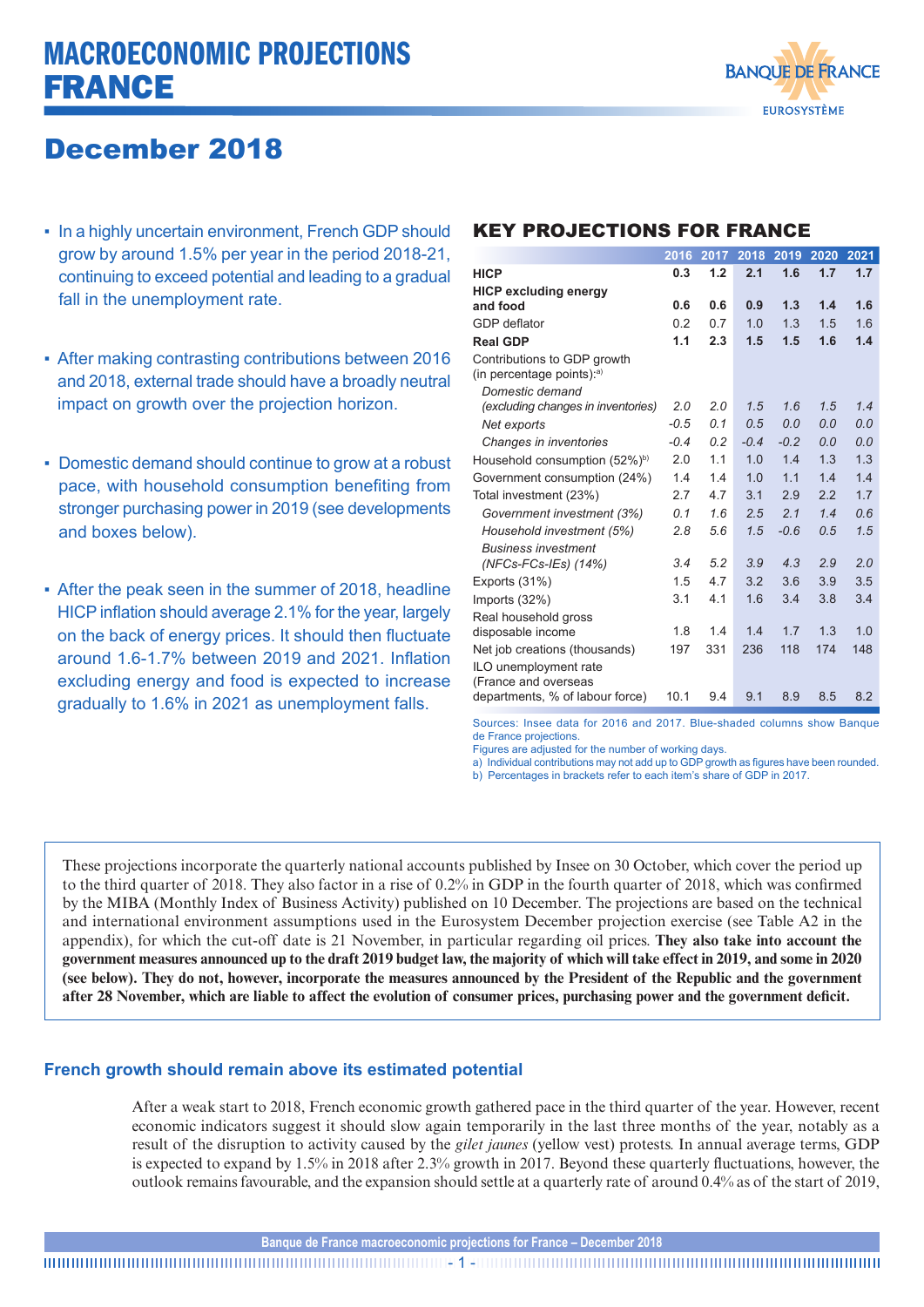resulting in annual average growth of 1.5% in 2019 and 1.6% in 2020 (see Chart 1). GDP growth should thus exceed our estimate for potential growth (around 1.3%), leading to a lasting closure of the output gap at end-2019. As the economic cycle progresses, GDP growth tends naturally to come back towards potential, and is thus projected to ease to 1.4% in 2021. In the medium term, the reforms underway – particularly if they are continued – could translate into a bigger drop in structural unemployment and a stronger boost to growth between now and 2021.

The growth outlook for 2018-20 is little changed compared with our September projections. The quarterly national accounts published by Insee in the third quarter of 2018 proved in line with our expectations. The downward revision to our growth forecast for 2018 and 2019 stems essentially from

## Chart 1: Real GDP growth

(percentage change)



Sources: Insee data up to the third quarter of 2018. Blue-shaded area shows Banque de France projections. Note: The curve shows the percentage change year-on-year and the horizontal lines show the annual average percentage change.

the temporarily less favourable outlook for the fourth quarter of 2018.

The technical and international environment assumptions are similar to those underlying the September projections, although they are now subject to a downside risk (see below). Growth in world demand is expected to weaken in 2018-21 after the sustained pace seen in 2017, and the outlook remains overshadowed by significant global uncertainty. France should nonetheless benefit from the resilience of the European economy: demand from euro area trading partners is expected to rebound sharply in 2019 after the soft patch seen in 2018, and should remain dynamic thereafter. The recent slight depreciation in the euro nominal effective exchange rate has not been sufficient to offset the strong appreciation since 2017, but should still give something of a boost to French competitiveness. Above all, after the recent sharp retreat, oil prices are now slightly below the levels underlying our September projections, which is more positive for the French economy.

### **After the recent peak, headline inflation should moderate up to mid-2019 and then hover around 1.7% in 2020-21**

After peaking at 2.6% in July and August 2018, largely on the back of steep energy price rises and higher tobacco and energy taxes, inflation as measured by the annual change in the Harmonised Index of Consumer Prices (HICP) should moderate in the run-up to autumn 2019.

It should then strengthen again gradually, fluctuating around 1.7% in 2020 and 2021 (see Chart 2).

Inflation excluding energy and food has already started to improve very gradually since the start of the year (averaging 0.9% in 2018 after the very low level of 0.6% in 2017), buoyed in particular by higher industrial goods prices. Services inflation should remain fairly weak in 2018, reflecting declines in social housing rents and telecommunications prices, and one-off reductions in transport prices, and despite rises in other services components. Inflation excluding energy and food should gradually see stronger growth (to 1.3% in 2019, 1.4% in 2020 and 1.6% in 2021), linked to falling unemployment and accelerating wages. This should help to balance out the composition of headline inflation, in a context of more moderate energy price rises after the declines seen at the end of 2018 and start of 2019.

### Chart 2: HICP and HICP excluding energy and food



Sources: Insee data up to October 2018. Blue-shaded area shows Banque de France projections.

- 2 -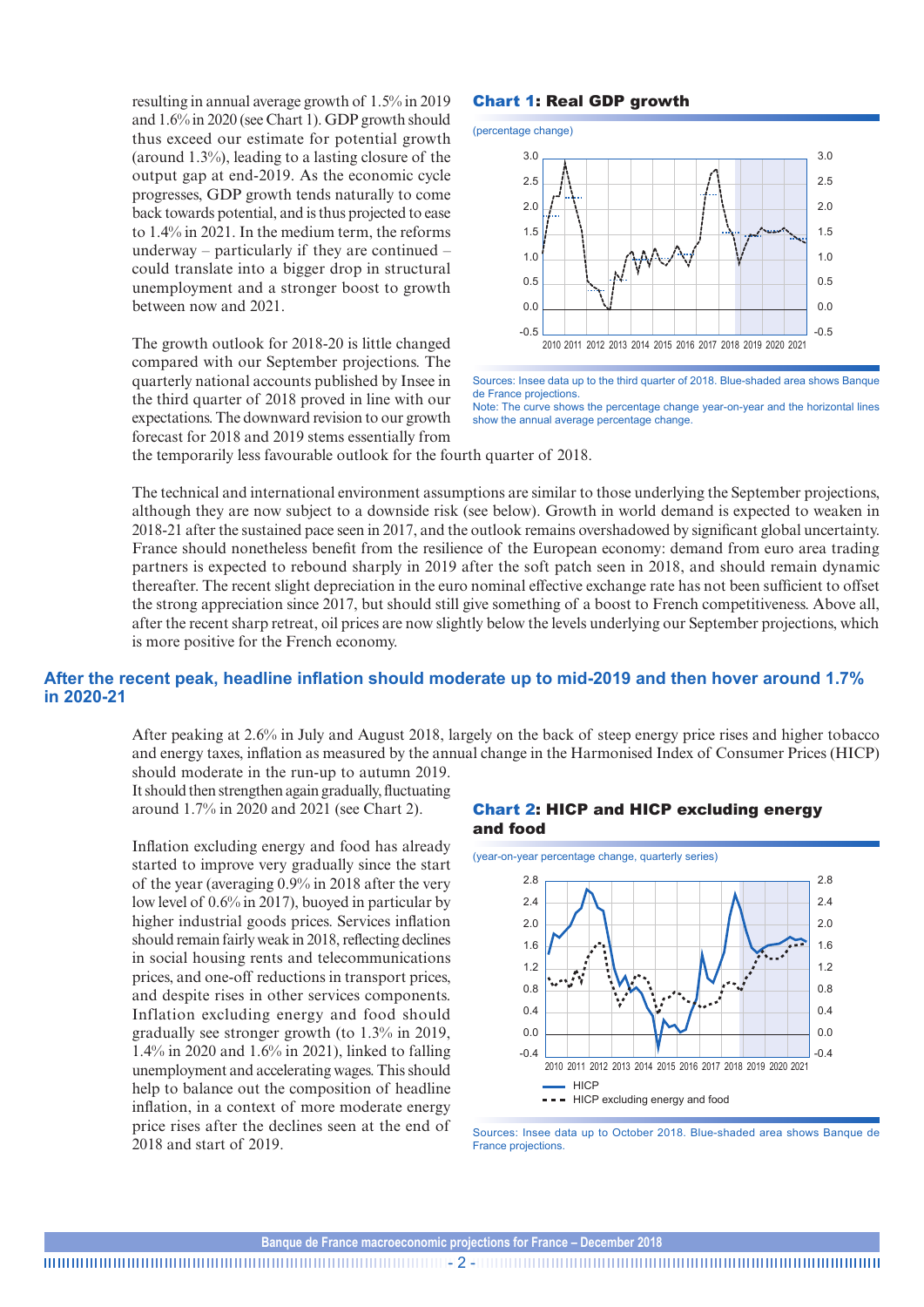# CHANGES IN PURCHASING POWER IN FRANCE

#### **Measuring gains in purchasing power**

Measuring "gains in household purchasing power" consists in **comparing changes in disposable income in current euro to changes in prices: when disposable income rises more rapidly than prices, there is a "gain in purchasing power"**.

**In this publication, "purchasing power" is measured using national accounts data.** National accounts provide an aggregate measurement of household income in euro, net of taxes and social security contributions, referred to as "household gross disposable income" (GDI). In this case, the term "gross" indicates that no deduction has been made for the physical depreciation of household real estate assets. The major advantage of this measurement is that it covers all income earned by all households resident in France, broken down by source (wages, social security benefits, rental or financial income, etc.) and by type of deduction from income (income tax, social security contributions, etc.). **By comparing GDI to the price estimations calculated using the household consumption deflator, we arrive at a measurement referred to as "real" household gross disposable income, or "purchasing power of GDI"** (see the summary table on the first page of these projections).

Nonetheless, this measurement of purchasing power of GDI has **two key limitations**. The first limitation is that it uses the overall total income earned by all households. While total income may be important for the calculation of GDP growth, it does not provide a complete picture for average per capita purchasing power. However, this can be calculated by dividing purchasing power of GDI by the number of inhabitants to obtain "purchasing power per inhabitant". According to Insee's demographic data, the population of France has been rising over recent years by 0.4% annually. **Consequently, in order to ensure that there is no decline in "purchasing power per inhabitant", there must be a "gain in purchasing power of GDI" of at least 0.4% per year.** Other, more complex methods for assessing purchasing power also exist. For example, Insee publishes data on purchasing power "by household" and "by consumption unit" (CU). CUs correct the concept of a household in order to take into account the fact that certain expenses such as rent, insurance, internet subscription, electricity bills, etc. are shared among household members.

The second limitation presented by this macroeconomic measurement is far more difficult to avoid within the framework of these projections. It relates to the effects of distribution: **aggregating income for households as a whole does not take into consideration specific changes in the income of particular household categories, in the same way that using an average index of price changes does not take into account different consumption baskets within the population**. While these factors may be important, it is difficult nonetheless to take them into account in the preparation of macroeconomic projections. The aggregate figures presented in this publication therefore reflect an average change across the population as a whole, which could conceal specific developments within different population sectors depending on their income (see, for example, Insee's retrospective analyses, *[France, social portrait](https://www.insee.fr/en/statistiques/3646243)* and *[Household](https://www.insee.fr/en/statistiques/3549515?sommaire=3549541)  [income and wealth](https://www.insee.fr/en/statistiques/3549515?sommaire=3549541)* in the "Insee Références" collection, 2018).

### **Purchasing power of GDI and purchasing power per inhabitant are expected, on average, to continue the upward trend begun in 2014**

On the basis of the definitions and caveats set out above, we will now analyse recent developments and the projections for gains in purchasing power in greater detail. First, Chart A shows levels of purchasing power, indexed at 100 in 2007, for both concepts – purchasing power of GDI and purchasing power per inhabitant – in France and the euro area.

It demonstrates that purchasing power per inhabitant stagnated between 2007 and 2015 in France: during this period, the slight gains in purchasing power of GDI barely compensated for population growth. **After reaching a low in 2013, purchasing power of GDI and purchasing power per inhabitant started to recover in 2014.** Purchasing power per inhabitant thus picked up by 1.4% in 2016 and 1.0% in 2017, with an overall improvement of 3.7% between 2014 and 2017.

Chart A: Purchasing power of GDI and purchasing power per inhabitant



Sources: For France, Insee data up to the second quarter of 2018 and Banque de France projections (blue-shaded area). For the euro area, Eurostat.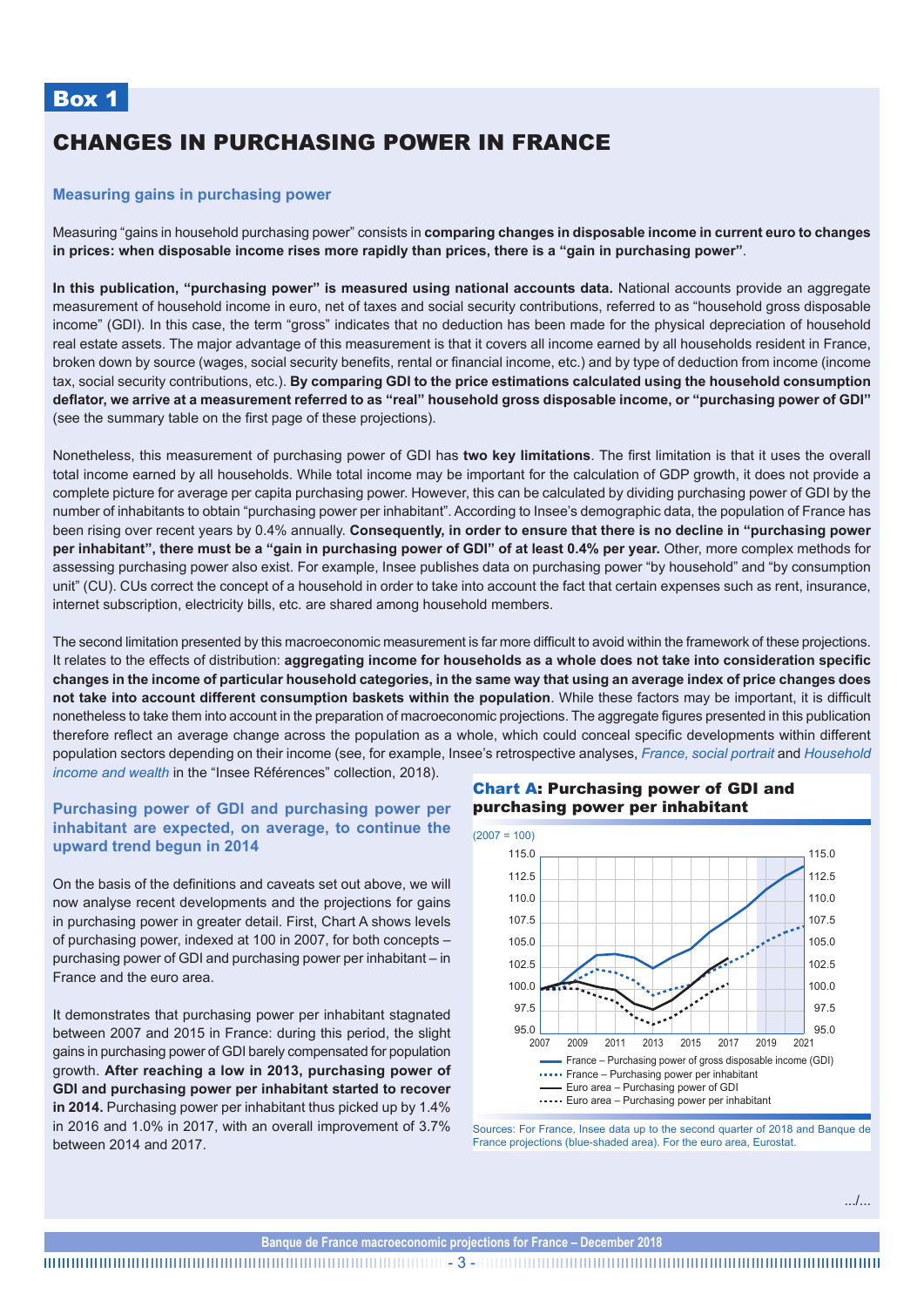**According to our estimates, which do not take account of the measures to boost purchasing power announced by the government after 28 November (the cut-off date for the preparation of these macroeconomic projections), purchasing power per inhabitant should continue to grow at a similar pace, rising by 1.0% in 2018 and 1.3% in 2019** (corresponding to growth in purchasing power of GDI of 1.4% and 1.7% respectively).

**Changes in purchasing power for the rest of the euro area have been more unfavourable than in France since 2007** 

In the euro area as a whole, changes in both purchasing power of GDI and purchasing power per inhabitant have been more unfavourable than in France since 2007. In particular, the low observed in 2013 was far more pronounced, with a drop of around 4% in purchasing power per inhabitant between 2007 and 2013. Like in France, purchasing power per inhabitant has picked up since 2014, but the euro area had to wait until 2017, rather than 2015 in France, for it to return to its 2007 level. Between 2007 and 2017, purchasing power per inhabitant increased by only 0.6% for the euro area as a whole, compared with growth of 3.0% in France.

#### **Purchasing power has been buoyed by tax measures and labour market improvements**

Chart B allows us to deepen our analysis of the situation in France by presenting the four main contributors to annual changes in purchasing power of GDI.

- Labour income, which in the chart is separated out between gross average wages and employment.
- The net effect of social transfers and direct taxes and employees' social security contributions.
- Other income, which mainly consists of self-employment income, rents and net financial income (interest and dividends paid and received).
- Prices measured using the household consumption deflator (changes in the deflator are deducted from changes in income in current euro to calculate gains in purchasing power). The household consumption deflator incorporates the effect of increases in indirect taxes on tobacco and fuel. These have a significant impact on these projections for 2018-20, as the estimates do not yet take account of the cancellation of the rise in fuel taxes announced by the government after 28 November.

The improvement in purchasing power for the period from 2014 to the end of the projection horizon can be broken down into three distinct phases. **In 2014 and 2015, the turnaround in gains in purchasing power was mainly driven by very low inflation, thanks to the sharp drop in oil prices** over the period. Nominal income grew slowly, however.

Income growth then gained greater momentum in 2016, and even more so in 2017, **thanks to an increase in labour income, particularly with the substantial job creations observed in 2016 and 2017** (see Box 2, "Job creation and unemployment"). Furthermore, as is usually the case when activity picks up, "other income" also gained momentum in 2017, largely driven by the growth in self-employment income. This meant that the gains in purchasing power of GDI were maintained in 2017 despite an upturn in inflation.

**In 2018 and 2019, earned income is expected to remain the main driver of gains in purchasing power of GDI**, although with a slightly different composition: the pace of job creation is expected to slow but nominal wages are projected to gradually improve, in line with increased productivity (see Box 2). **In particular, the average per capita wage in the private sector is expected to increase in 2019 by 2.3% in nominal terms, after 1.6% in 2017 and 1.9% in 2018.** Moreover, the net effect of social security benefits received and direct taxes and social security contributions paid should underpin nominal income growth, particularly in 2019 when October 2018's cut in employees' social security contributions will bear upon the entire year. The measures announced since 28 November should lend additional support.

### Chart B: Contributions to changes in purchasing power of GDI

(annual average percentage change and percentage point contributions)



Sources: Insee data up to the second quarter of 2018. Blue-shaded area shows Banque de France projections.

**Banque de France macroeconomic projections for France – December 2018**

- 4 -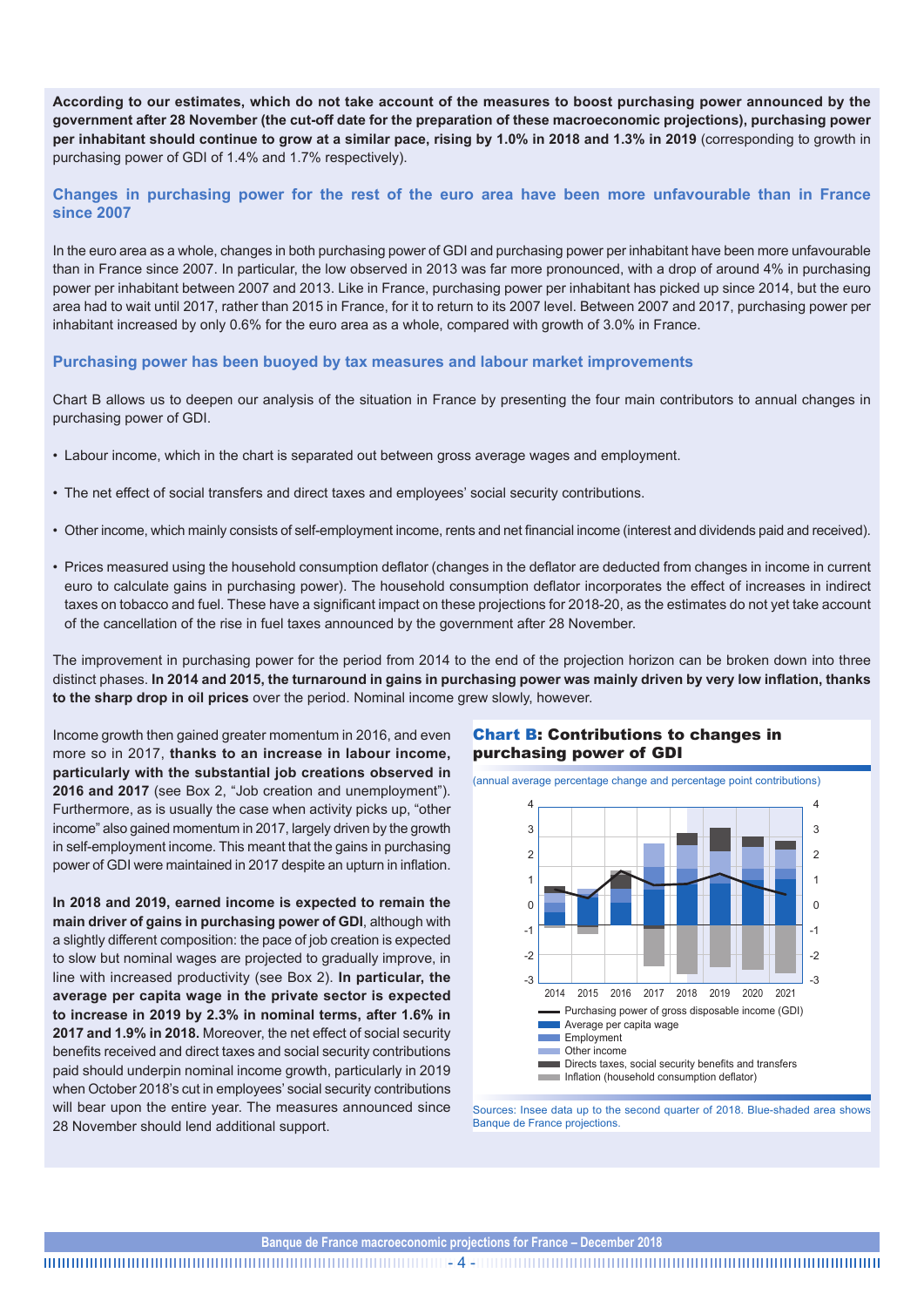## **Household consumption should remain robust, buoyed by gains in purchasing power**

After three quarters of subdued growth, household consumption rebounded in the third quarter of 2018, in line with expectations. Household disposable income was temporarily squeezed at the start of the year by hikes in energy and tobacco taxes and a rise in the CSG (general social security contribution). Conversely, at the end of the year, cuts to housing tax and employee social security contributions coupled with lower energy prices should lend strong support to purchasing power. Household purchasing power is therefore seen rising significantly over the year, adding 1.4% in annual average terms. Purchasing power should then increase more sharply in 2019 (1.7% growth), before losing momentum gradually in 2020 and 2021 (see Box 1, "Changes in purchasing power in France").

Recent labour market data show that employment growth slowed as of the second quarter of 2018. The policy of cuts to labour costs had a particularly strong impact in 2016 and 2017, with the result that private sector employment should now continue rising, but at a weaker pace than in previous years (see Box 2, "Job creation and unemployment"). 2018 should still see solid employment growth in annual average terms, thanks to the carry-over effect at the start of the year. The cuts to subsidised jobs in the 2019 draft budget law are expected to weigh heavily on public sector employment at the end of 2018 and start of 2019, and total employment is expected to rise by just 118,000 in annual average terms in 2019, compared with growth of 236,000 in 2018. It should then regain momentum over the rest of the projection horizon. Based on Insee's demographic forecasts, the predicted pace of jobs growth should allow the unemployment rate to continue falling, to an expected 8.1% for France and the overseas departments at end-2021, and to just under 8% for metropolitan France.

The higher gains in household purchasing power are expected to push household consumption growth up to 1.4% in 2019, and it should then remain at this pace over the rest of the projection horizon. This trend should be accompanied by a slight rise in the saving ratio, to an average of 14.8% in 2021 compared with 14.6% in 2018.1

# Box 2

# JOB CREATION AND UNEMPLOYMENT

The unemployment rate is expected to continue declining over the projection horizon, reaching 8.1% in the final quarter of 2021 for all of France (including the overseas departments).

### **Strong employment growth in the private sector as of mid-2015**

The employment recovery initially proved feeble after the 2008-09 financial crisis, against a backdrop of weak economic growth. With total job creations averaging just 95,000 per year, the number of unemployed rose by more than 400,000 between 2009 and 2015, pushing the jobless rate up to an average 10.4% of the labour force in 2015 (compared with 7.4% in 2008).

The labour market only began to improve in earnest as of the end of 2015. Growth in market-sector employment accelerated markedly, with the number of people in work rising by an average of 250,000 per year between 2015 and 2018. The recovery took place in two phases. First, despite activity remaining subdued, employment growth picked up at the end of 2015 and in 2016 due to a marked slowdown in growth in apparent labour productivity (0.4% growth on average in the market sector in 2015 and 2016; see Table B3 in Appendix B). According to our estimations, this increase in the employment content of growth is linked to the policy of labour cost reductions initiated in 2014 (Tax Credit for Competitiveness and Employment or CICE, cuts to social security contributions, bonuses for new hires), which accounts for close to 400,000 net new jobs over the long term.<sup>1</sup>

In the second phase, with the economic recovery gathering pace since 2017, employment growth has been accompanied by a gradual rebound in productivity, which should now rise by 0.9% in 2019 and by 0.8% in 2020 and 2021.

*1 For further details, see Box 3 of the December 2017 macroeconomic projections:* [https://publications.banque-france.fr/sites/default/files/medias/documents/economic-projections](https://publications.banque-france.fr/sites/default/files/medias/documents/economic-projections-december-2017.pdf)[december-2017.pdf](https://publications.banque-france.fr/sites/default/files/medias/documents/economic-projections-december-2017.pdf)*.*

.../...

*1 See box entitled "The composition of household income, the household saving ratio and household consumption", in the September 2018 macroeconomic projections.*

**Banque de France macroeconomic projections for France – December 2018**

- 5 -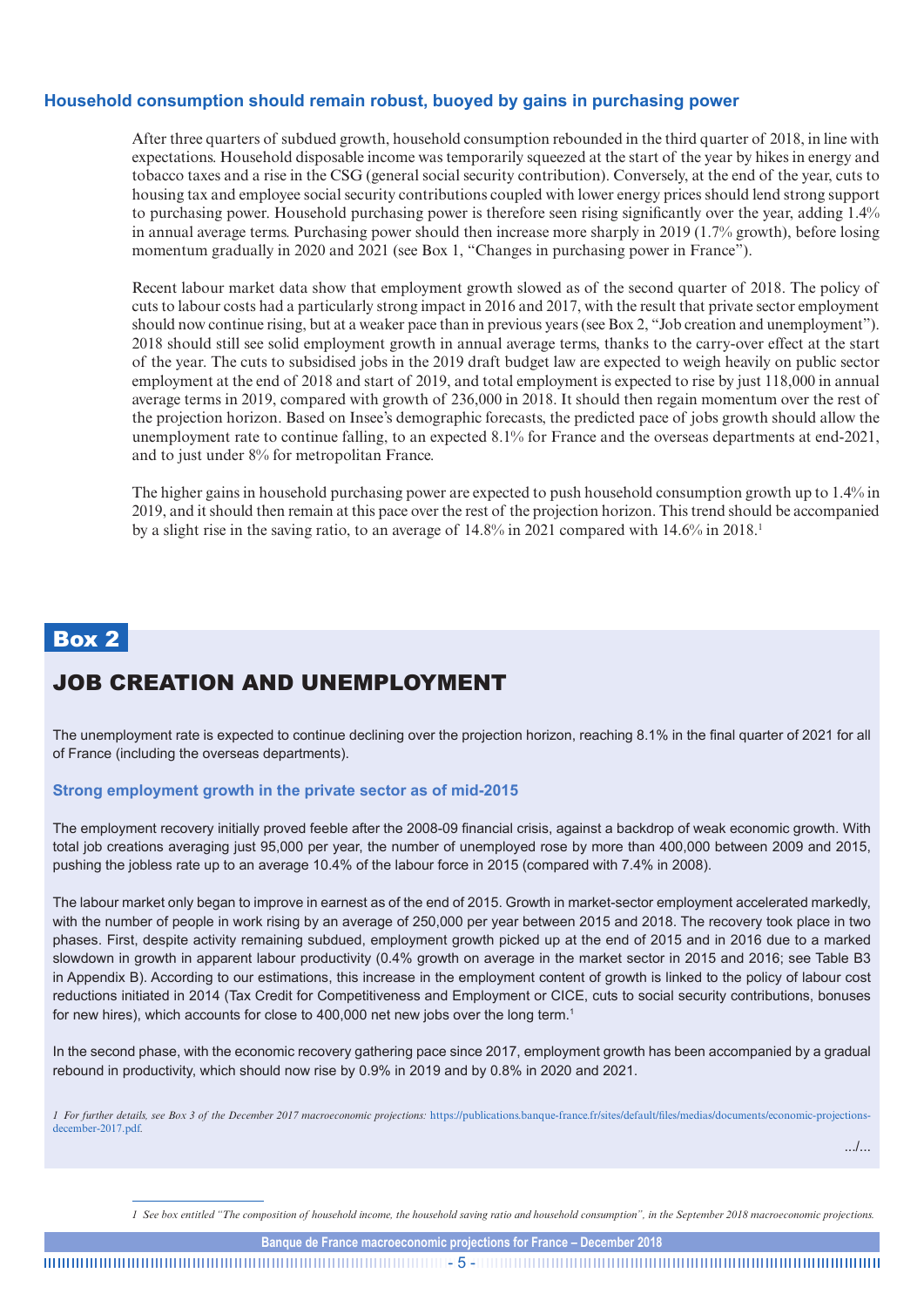#### **Employment growth should remain robust over the projection horizon**

Following this period of acceleration, as the economic cycle progresses, the distribution of growth should become more evenly balanced between job creation and productivity gains. Employment should rise at a pace more in line with its usual determinants over coming quarters, while productivity gains should become more significant and consistent with their long-run trend, helping to support wage growth. The robust economic growth outlook for France over the projection horizon should thus result in 133,000 net job creations in the market sector in 2019 (annual average increase), 155,000 in 2020 and 128,000 in 2021 (see table). The impact of the recent reforms could gradually amplify this trend, particularly over the medium term.

The rise in private sector employment should be offset in part by a decline in public sector subsidised jobs at the end of 2018 and start of 2019. Overall, the total number of people in work is expected to increase by 118,000 in 2019, before rising more markedly in 2020 and 2021 (net job creations of 174,000 and 148,000 respectively).

In addition to the impact of this employment growth, the unemployment rate should also be driven down by a weaker pace of expansion in the labour force, attributable to demographic factors and to slower growth in the labour market participation rate (the ratio between the labour force and the working age population) than in recent years. Between 2015 and 2018, the number of people in the labour force increased by considerably more than the 92,000 originally implied by Insee's demographic projections. This can be attributed to a faster-than-expected rise in the average effective pension age (resulting from government reforms), but also to previously discouraged workers – regarded as economically inactive according to the ILO definition – re-entering the labour force, encouraged by the high number of job creations (reversal of the "discouraged worker effect"). In forthcoming years, the labour force should grow at a pace more in line with Insee's demographic projections, rising by around 68,000 per year. This should contribute to a continued steady decline in the number of unemployed (total reduction of 244,000 from 2019 to 2021) and in the unemployment rate.

### Table: Job creation and unemployment

| (annual average change, thousands)                                                | 2016 | 2017   | 2018  | 2019  | 2020   | 2021     |
|-----------------------------------------------------------------------------------|------|--------|-------|-------|--------|----------|
| <b>Total employment</b>                                                           | 197  | 331    | 236   | 118   | 174    | 148      |
| Market-sector salaried employment                                                 | 167  | 305    | 262   | 133   | 155    | 128      |
| Non-market sector employment                                                      | 32   | 28     | $-25$ | $-34$ | $-2$   | $\Omega$ |
| Non-salaried employment                                                           | $-1$ | $-2$   | $-1$  | 19    | 20     | 20       |
| <b>Labour force</b>                                                               | 114  | 152    | 168   | 60    | 68     | 68       |
| <b>Unemployed</b>                                                                 | -83  | $-179$ | -68   | -58   | $-106$ | -80      |
| <b>ILO unemployment rate</b> (France and overseas departments, % of labour force) | 10.1 | 9.4    | 9.1   | 8.9   | 8.5    | 8.2      |

Sources: Insee. Blue-shaded columns show Banque de France projections.

Note: "Market-sector salaried employment" here refers to paid employment in the private sector (non-financial corporations or NFCs, financial corporations or FCs and individual entrepreneurs or IEs) and in households. "Non-market sector employment" refers to jobs in general government and non-profit institutions serving households (NPISH). The labour force projections from the third quarter of 2018 onwards are based on Insee's baseline scenario projections for the labour force up to 2070.

### **Trends in business investment and exports are expected to be favourable**

Business investment is projected to remain buoyant, rising faster than economic activity, despite moderating gradually. This should translate into a continued increase in the investment ratio, albeit at a slower pace than in recent years.

In contrast, after two years of strong growth, household investment slowed markedly as of the first quarter of 2018. Recent data on home sales and housing starts suggest that the decline which began in the third quarter should continue until mid-2019. Thereafter, household investment should grow at a pace more in line with purchasing power.

External trade is expected to show contrasting trends in the first and second half of 2018. After a sharp rebound in 2017, export growth stagnated in the first six months of the year, reflecting a softening of intra-euro area demand for French goods and services. The end of the year should see a pick-up in momentum with the delivery of the cruise

- 6 -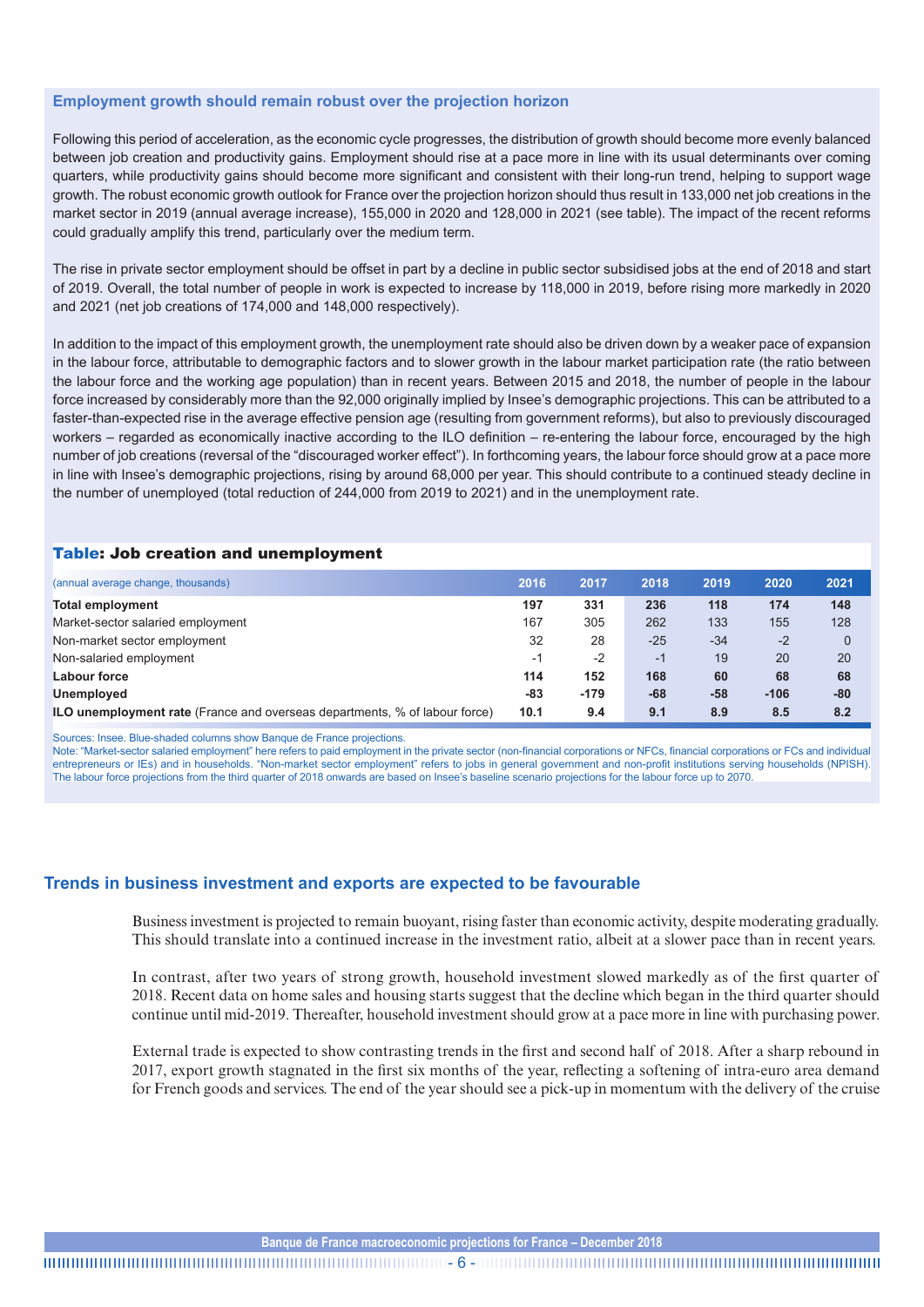ship *Celebrity Edge* at end-October and increased deliveries in the aeronautical sector, which are traditionally high at the end of the year. Thereafter, export growth will largely depend on levels of foreign demand for French goods and services, and should accelerate slightly in 2020 compared with 2019, contributing to the pick-up in activity. Imports, on the other hand, proved especially weak up to the third quarter of 2018, and are expected to remain subdued over the full year. The slowdown should nonetheless be offset on the supply-side by significant destocking. As a result, the strong positive contribution of net trade to growth in 2018 (0.5 percentage point) is expected to be outweighed in large part by a marked negative contribution from inventories (-0.4 percentage point). Import growth should then return to a more usual pace in subsequent quarters, which explains the slight moderation in activity in 2019, despite the strength of domestic demand and exports (see Chart 3).

#### Chart 3: Contributions to GDP growth



Sources: Insee data up to the third quarter of 2018. Blue-shaded area shows Banque de France projections.

Note: Private investment groups together business and household investment. Public demand groups together government consumption and government investment.

#### **The government deficit and debt trajectories are subject to considerable uncertainty, particularly in 2019**

In a continuing favourable economic and financial environment (see Box 3, "The outlook for the government debt burden"), the government deficit is expected to fall slightly from 2.7% of GDP in 2017 to 2.6% of GDP in 2018. Indeed, it would have narrowed even further, to 2.4% of GDP, without the one-off repayment of the dividend tax which adds 0.2 percentage point to the deficit in 2018.

Before the recent government announcements (made after 28 November and therefore not included in these projections) the government deficit was expected to increase temporarily to 2.9% of GDP in 2019 as a result of the transformation of the Tax Credit for Competitiveness and Employment (CICE) into a permanent cut in employers' social security contributions, which should weigh by 0.9 percentage point of GDP. Excluding this impact, the deficit was estimated at 2.0% of GDP for 2019.<sup>2</sup>

In 2018, the aggregate tax-to-GDP ratio (tax and social security receipts as a percentage of GDP) should fall by 0.4 percentage point to 44.9% (vs. 45.3% in 2017), owing to the tax cuts introduced in the last budget (reduction of housing tax, transformation of the wealth tax into a tax on real estate assets and introduction of a flat tax on capital income). Excluding temporary measures,<sup>3</sup> our projection is for government expenditure excluding tax credits to rise by 2.1% in nominal terms in 2018 and by 0.4% in real terms (adjusted for CPI excluding tobacco). The government debt-to-GDP ratio is expected to inch upwards in 2018.

# Box 3

# THE OUTLOOK FOR THE GOVERNMENT DEBT BURDEN

Between 2011 and 2017, the government debt burden<sup>1</sup> declined steadily, shrinking from 2.7% of GDP in 2011 to 1.9% of GDP in 2017. The environment of declining interest rates thus enabled a marked reduction in this item of government spending, despite an increase of more than 10 percentage points in the government debt-to-GDP ratio over the period (from 87.8% of GDP in 2011 to 98.5% of GDP in 2017). As a result, the apparent interest rate on government debt, which measures the amount of interest paid as a share of total outstanding debt, fell sharply from 3.3% to 1.9% over the period. The estimations below are based on a government deficit trajectory that does not take into account the announcements made by the President of the Republic and the government after 28 November. In theory, our main conclusions regarding the evolution of the government debt burden should not be affected to any great extent.

*.../...*

*<sup>1</sup>* The government debt burden corresponds to the total amount of interest paid by all general government bodies, as defined in the national accounts. It covers a broader scope than the *interest paid by the central government on its outstanding debt securities. Social security administrations, for example, finance themselves using instruments that are similar to those issued by Agence France Trésor (AFT), albeit more diversified (notably via the CADES or Social Security Debt Repayment Fund). Local authorities mainly finance themselves via bank credit (more than 90% of their financing).*

*<sup>2</sup> From 2019 onwards, the new French institution, France Compétences, is treated as a new general government body pending its classification as such by Insee. Its creation*  leads to similar-sized increases in government spending on the one hand, and in taxes and social security contributions on the other (around 0.3 percentage point of *GDP) as of 2019. Consequently, it has no impact on the government's deficit or debt.*

<sup>3</sup> We have stripped out the impact of the significant temporary measures (snapback in 2018 after the recapitalisation of Areva and Orano in 2017, 2017/2018 time profile *of the repayment of the dividend tax) which make it difficult to evaluate the variation in government expenditure in 2018 versus 2017.*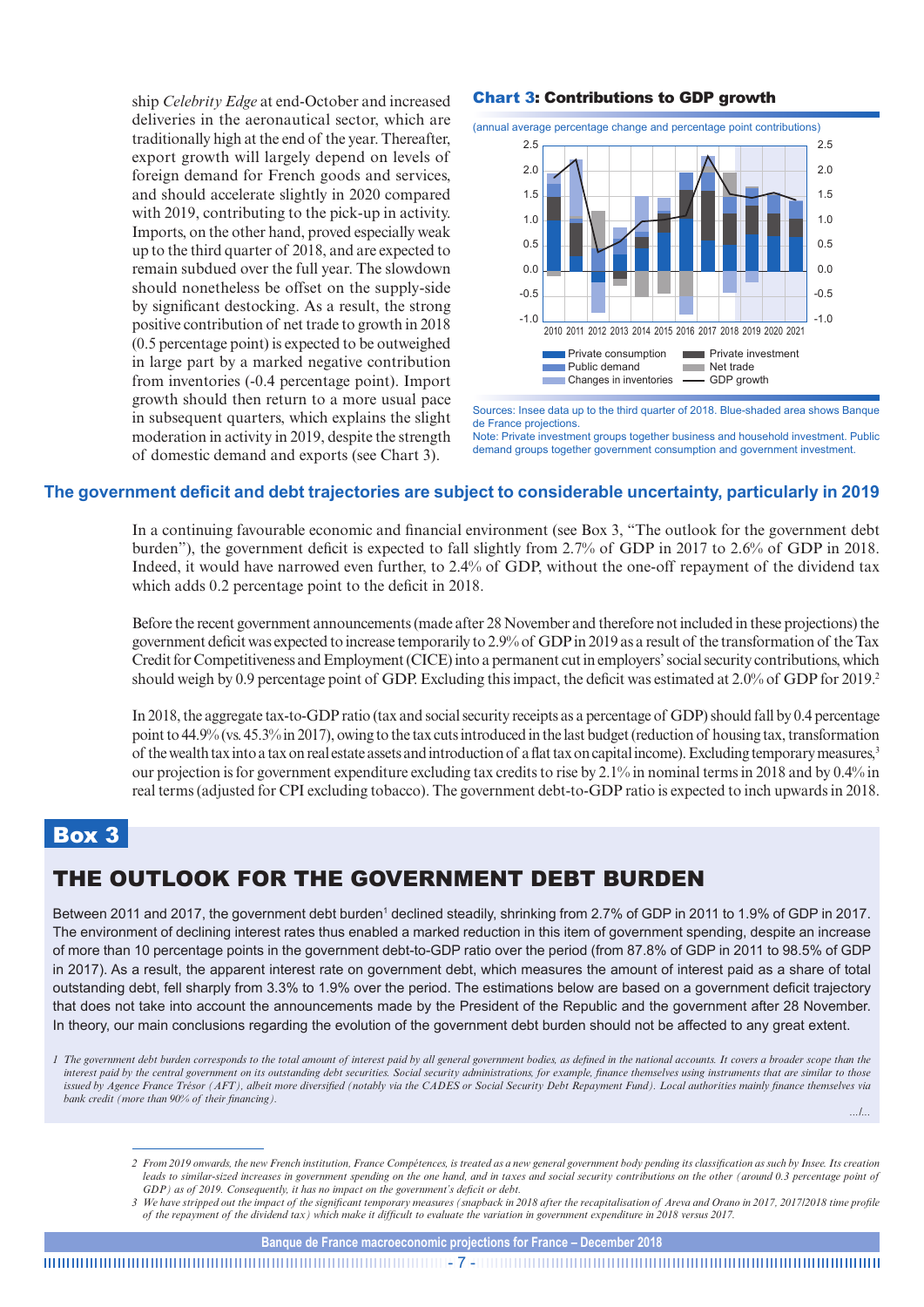Interest rates are currently very low by historical standards and it is likely that they will rise again in the future, even though the scale and pace of the increase remain uncertain. Indeed, market interest rates moved up slightly in 2017 from the low seen in 2016. Our **standard** assumption, based on the future path of interest rates implied by the yield curve as at 21 November, is for 10-year rates to rise over the projection horizon, from 0.8% in 2018 to 1.4% in 2021. It is important to understand how this affects the government's projected debt burden: the impact depends on both the structure and maturity of its outstanding debt.

The interest due on the government's short-term borrowing, which accounts for the majority of its annual issuance of debt securities,<sup>2</sup> is directly affected by changes in short-term interest rates. The impact of a rate change on its long-term borrowing depends on the proportion of long-term debt that is reissued each year and the average yield on those securities reaching maturity relative to current market rates. Even if interest rates rise, long-term securities can still be reissued at a lower average yield than the securities they replace.3 Thus a variation in interest rates will have a lagged impact on the interest payments on long-term debt, and the actual

#### Chart: Change in the government debt burden, long rates and the apparent interest rate on government debt



Sources: Insee data up to 2017. Blue-shaded area shows Banque de France projections.

scale of the impact will depend on the spread between the average yield on maturing securities and the current market rate. Given that the average residual maturity of the government's debt was 7.8 years at end-2017 (9.6% of the government's debt at end-2016 was reissued in 2017), this pushes back the full impact of a rise in market rates on government borrowing costs.

We expect the debt burden to continue declining over the projection horizon, falling from 1.9% of GDP in 2017 to 1.3% of GDP in 2021. The apparent interest rate on government debt is assumed to follow a similar path,<sup>4</sup> but should stabilise in 2021 and then rise again over the longer term as the average yield at issuance begins to exceed the apparent interest rate. If market rates were to rise at a faster pace than factored into our projections, the government's debt burden would naturally increase sooner. The government itself has included a more conservative projection in its draft budget law, with the 10-year rate seen rising faster and more sharply, reaching 2.15% at end-2019. This implies a higher debt burden than that assumed in our projections, which are based on technical assumptions derived from the market yield curve.

- *2 BTFs (fixed-rate interest-bearing notes with a maturity up to one year) accounted for 7.5% of the government's outstanding negotiable debt at end-2017. However, in 2017, the AFT issued EUR 326.1 billion of these short-term notes, compared with EUR 213.1 billion of medium and long-term notes (2017* Activity Report, *AFT).*
- *3 The average yield on new issues of medium and long-term debt in 2017 was 0.65% (2017* Activity Report, *AFT). The apparent interest rate on the government's debt was 1.95% in 2017. 4 Our projection for the government debt burden depends on our interest rate assumptions but also on the outstanding amount of general government debt, which in turn depends on our deficit projections.*

## **There are a number of major risks to this outlook**

As in our September publication, the international environment poses significant risks to these projections (rise in protectionism, global geopolitical tensions, uncertainties over Brexit, commodity price volatility).

The uncertainty over the final terms of Brexit and discussions over Italy's draft budget both pose a significant downside risk to the environment in Europe and thus to the region's economic growth. In addition, new protectionist measures or a more marked slowdown in Chinese growth could weigh on foreign demand for euro area exports. Conversely, current projections for world growth, which factor in a continuation of the slowdown observed since the start of 2018, could underestimate trends in global trade, especially if the current trade tensions subside.

In France, the near-term risks are largely negative given the direction of current economic indicators and the possibility that the *gilets jaunes* crisis will have an even stronger impact on activity at the end of the year. Activity would nonetheless rebound in 2019 if the situation were to return to normal. In 2019 and 2020, households could potentially consume a larger share of the cuts to taxes and social security contributions, lending additional support to activity. The measures recently announced by the government should also support purchasing power and consumption.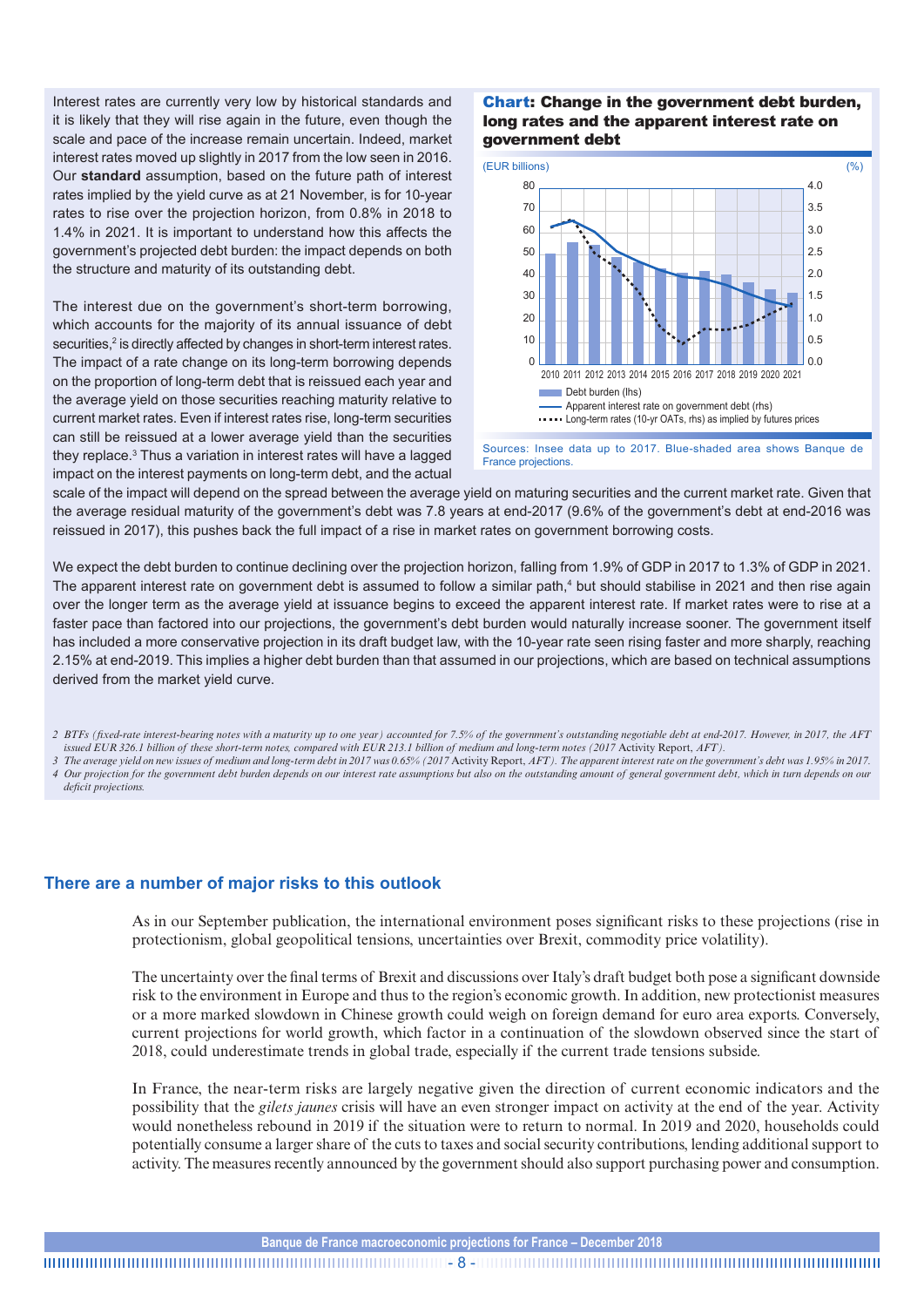The risks to our inflation projection appear on the whole balanced. In the current context of high volatility, the future path of oil prices poses a first major risk, both on the upside and the downside. The oil price assumption used in these projections is constructed using the average price level in the ten days preceding the cut-off date for the technical assumptions. In the space of a month, from 18 October to 22 November, the price of a barrel of Brent crude varied by 10 euro. At a two-year horizon, a variation of this scale has a 0.4 percentage point impact on French inflation<sup>4</sup> and a 0.2 percentage point impact on economic activity. This stems from a direct impact on the energy component of inflation and an indirect impact on inflation excluding energy and food. Further abrupt variations of this size remain possible.

- 9 -

*<sup>4</sup> For an estimation of the impact of changes in oil prices on euro area and French inflation, see the blog post [https://blocnotesdeleco.banque-france.fr/en/blog-entry/](https://blocnotesdeleco.banque-france.fr/en/blog-entry/impact-oil-prices-inflation-france-and-euro-area)* [impact-oil-prices-inflation-france-and-euro-area](https://blocnotesdeleco.banque-france.fr/en/blog-entry/impact-oil-prices-inflation-france-and-euro-area)*.*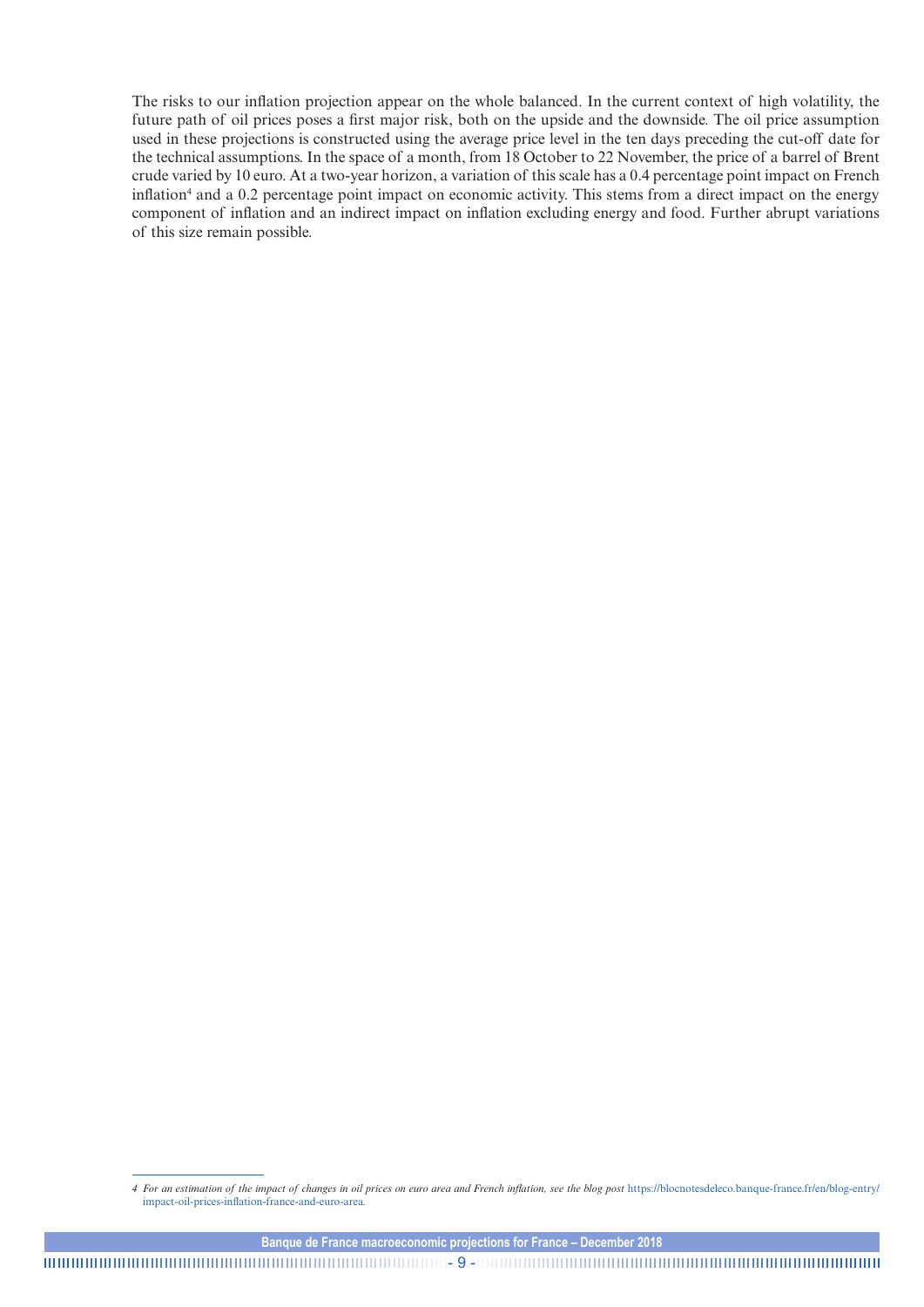# Appendix A: Revisions to projections and technical assumptions since the September 2018 projections

### Table A1: Revisions to projections since September 2018

|                                                                               | <b>December 2018 projections</b> |       |        |        |      |      | <b>Revisions since</b><br>September 2018<br>projections |        |        |
|-------------------------------------------------------------------------------|----------------------------------|-------|--------|--------|------|------|---------------------------------------------------------|--------|--------|
|                                                                               | 2016                             | 2017  | 2018   | 2019   | 2020 | 2021 | 2018                                                    | 2019   | 2020   |
| <b>HICP</b>                                                                   | 0.3                              | $1.2$ | 2.1    | 1.6    | 1.7  | 1.7  | 0.0                                                     | $-0.1$ | $-0.1$ |
| <b>HICP excluding energy and food</b>                                         | 0.6                              | 0.6   | 0.9    | 1.3    | 1.4  | 1.6  | $-0.1$                                                  | $-0.1$ | $-0.1$ |
| GDP deflator                                                                  | 0.2                              | 0.7   | 1.0    | 1.3    | 1.5  | 1.6  | 0.2                                                     | 0.1    | 0.0    |
| <b>Real GDP</b>                                                               | 1.1                              | 2.3   | 1.5    | 1.5    | 1.6  | 1.4  | $-0.1$                                                  | $-0.1$ | 0.0    |
| Contributions to GDP growth (in percentage points): <sup>a)</sup>             |                                  |       |        |        |      |      |                                                         |        |        |
| Domestic demand (excluding changes in inventories)                            | 2.0                              | 2.0   | 1.5    | 1.6    | 1.5  | 1.4  | 0.0                                                     | 0.1    | $-0.1$ |
| Net exports                                                                   | $-0.5$                           | 0.1   | 0.5    | 0.0    | 0.0  | 0.0  | 0.1                                                     | 0.0    | 0.0    |
| Changes in inventories                                                        | $-0.4$                           | 0.2   | $-0.4$ | $-0.2$ | 0.0  | 0.0  | $-0.2$                                                  | $-0.2$ | 0.0    |
| Household consumption (52%) <sup>b)</sup>                                     | 2.0                              | 1.1   | 1.0    | 1.4    | 1.3  | 1.3  | 0.1                                                     | 0.0    | $-0.1$ |
| Government consumption (24%)                                                  | 1.4                              | 1.4   | 1.0    | 1.1    | 1.4  | 1.4  | $-0.3$                                                  | $-0.3$ | 0.0    |
| Total investment (23%)                                                        | 2.7                              | 4.7   | 3.1    | 2.9    | 2.2  | 1.7  | 0.3                                                     | 0.6    | $-0.1$ |
| Government investment (3%)                                                    | 0.1                              | 1.6   | 2.5    | 2.1    | 1.4  | 0.6  | 0.0                                                     | 0.0    | $-0.3$ |
| Household investment (5%)                                                     | 2.8                              | 5.6   | 1.5    | $-0.6$ | 0.5  | 1.5  | 0.0                                                     | $-0.9$ | $-1.3$ |
| Business investment (NFCs-FCs-IEs) (14%)                                      | 3.4                              | 5.2   | 3.9    | 4.3    | 2.9  | 2.0  | 0.5                                                     | 1.4    | 0.4    |
| Exports (31%)                                                                 | 1.5                              | 4.7   | 3.2    | 3.6    | 3.9  | 3.5  | $-0.4$                                                  | $-0.5$ | 0.2    |
| Imports (32%)                                                                 | 3.1                              | 4.1   | 1.6    | 3.4    | 3.8  | 3.4  | $-0.8$                                                  | $-0.6$ | 0.2    |
| Real household gross disposable income                                        | 1.8                              | 1.4   | 1.4    | 1.7    | 1.3  | 1.0  | 0.4                                                     | 0.1    | $-0.1$ |
| Net job creations (thousands)                                                 | 197                              | 331   | 236    | 118    | 174  | 148  | $-10$                                                   | $-24$  | 10     |
| ILO unemployment rate (France and overseas departments,<br>% of labour force) | 10.1                             | 9.4   | 9.1    | 8.9    | 8.5  | 8.2  | 0.0                                                     | 0.1    | 0.0    |

Sources: Insee data for 2016 and 2017. Blue-shaded columns show Banque de France projections.

Annual percentage change except where otherwise indicated. Revisions are in percentage points.

a) Individual contributions may not add up to GDP growth as figures have been rounded. This may also affect the calculation of revisions since the previous projections.

b) Percentages in brackets refer to each item's share of GDP in 2017.

### Table A2: Revisions to technical assumptions and the international environment<sup>a)</sup>

|                                                                 | <b>December 2018 projections</b> |        |        |        |      | <b>Revisions since</b><br>September 2018<br>projections |        |        |        |
|-----------------------------------------------------------------|----------------------------------|--------|--------|--------|------|---------------------------------------------------------|--------|--------|--------|
|                                                                 | 2016                             | 2017   | 2018   | 2019   | 2020 | 2021                                                    | 2018   | 2019   | 2020   |
| <b>Technical assumptions</b>                                    |                                  |        |        |        |      |                                                         |        |        |        |
| Brent oil price (USD/barrel)                                    | 44.0                             | 54.4   | 71.8   | 67.5   | 66.8 | 65.9                                                    | 0.3    | $-4.2$ | $-2.2$ |
| Brent oil price (EUR/barrel)                                    | 39.8                             | 48.2   | 60.9   | 59.5   | 58.8 | 58.1                                                    | 0.2    | $-3.2$ | $-1.4$ |
| Non-energy commodity prices in EUR (annual percentage change)   | $-3.6$                           | 5.8    | $-1.7$ | 2.6    | 4.4  | 4.3                                                     | 1.0    | 2.2    | 0.2    |
| USD/EUR exchange rate                                           | 1.1                              | 1.1    | 1.2    | 1.1    | 1.1  | 1.1                                                     | 0.0    | 0.0    | 0.0    |
| Euro nominal effective exchange rate                            |                                  |        |        |        |      |                                                         |        |        |        |
| (annual percentage change) <sup>b)</sup>                        | 3.8                              | 2.2    | 5.2    | 0.0    | 0.0  | 0.0                                                     | 0.1    | $-0.6$ | 0.0    |
| 3-month Euribor <sup>c)</sup>                                   | $-0.3$                           | $-0.3$ | $-0.3$ | $-0.3$ | 0.0  | 0.3                                                     | 0.0    | 0.0    | 0.0    |
| 10-year French government bond yields <sup>c)</sup>             | 0.5                              | 0.8    | 0.8    | 0.9    | 1.2  | 1.4                                                     | 0.0    | 0.1    | 0.1    |
| International environment, annual percentage change             |                                  |        |        |        |      |                                                         |        |        |        |
| Extra euro-area competitors' prices on the export side (in EUR) | $-5.0$                           | 1.6    | $-0.9$ | 4.0    | 2.3  | 2.1                                                     | 0.5    | 1.3    | $-0.3$ |
| World real GDP                                                  | 3.1                              | 3.6    | 3.6    | 3.3    | 3.4  | 3.3                                                     | $-0.1$ | 0.0    | 0.0    |
| World (excluding euro area) real GDP                            | 3.3                              | 3.7    | 3.8    | 3.5    | 3.6  | 3.6                                                     | $-0.1$ | 0.0    | 0.0    |
| Global (excluding euro area) trade                              | 1.3                              | 5.5    | 5.1    | 3.5    | 3.6  | 3.6                                                     | 0.5    | $-0.2$ | $-0.1$ |
| Foreign demand for French goods and services                    | 2.5                              | 5.0    | 3.7    | 3.6    | 3.8  | 3.5                                                     | 0.0    | $-0.2$ | 0.2    |
| Intra-euro area                                                 | 4.1                              | 5.0    | 3.0    | 4.2    | 4.2  | 3.6                                                     | $-0.3$ | $-0.2$ | 0.5    |
| Extra-euro area                                                 | 1.1                              | 5.0    | 4.3    | 3.1    | 3.5  | 3.3                                                     | 0.2    | $-0.2$ | 0.0    |

Sources: Eurosystem. Blue-shaded columns show Banque de France projections.

Revisions to the September 2018 projections are expressed as percentages for levels and as percentage points for rates of growth.

a) These technical assumptions and international environment projections were constructed by the ECB on 21 November 2018 for market data and foreign demand for French goods and services, in accordance with the principles set out in *A guide to the Eurosystem/ECB staff macroeconomic projection exercises*, ECB, July 2016, available at: *[https://](https://www.ecb.europa.eu/pub/pdf/other/staffprojectionsguide201607.en.pdf) [www.ecb.europa.eu/pub/pdf/other/staffprojectionsguide201607.en.pdf](https://www.ecb.europa.eu/pub/pdf/other/staffprojectionsguide201607.en.pdf)*. Foreign demand corresponds to the average imports of France's main trading partners weighted by the share of each country in France's exports. The method of calculation is described in the *Occasional Paper* "Trade consistency exercise in the context of the Eurosystem projection exercises – An overview", available at: *<https://www.ecb.europa.eu/pub/pdf/scpops/ecbocp108.pdf>*.

b) Calculated against 38 trading partners of the euro area.

c) The forecasts for interest rates were calculated using the yield curve.

**Banque de France macroeconomic projections for France – December 2018**

- 10 -